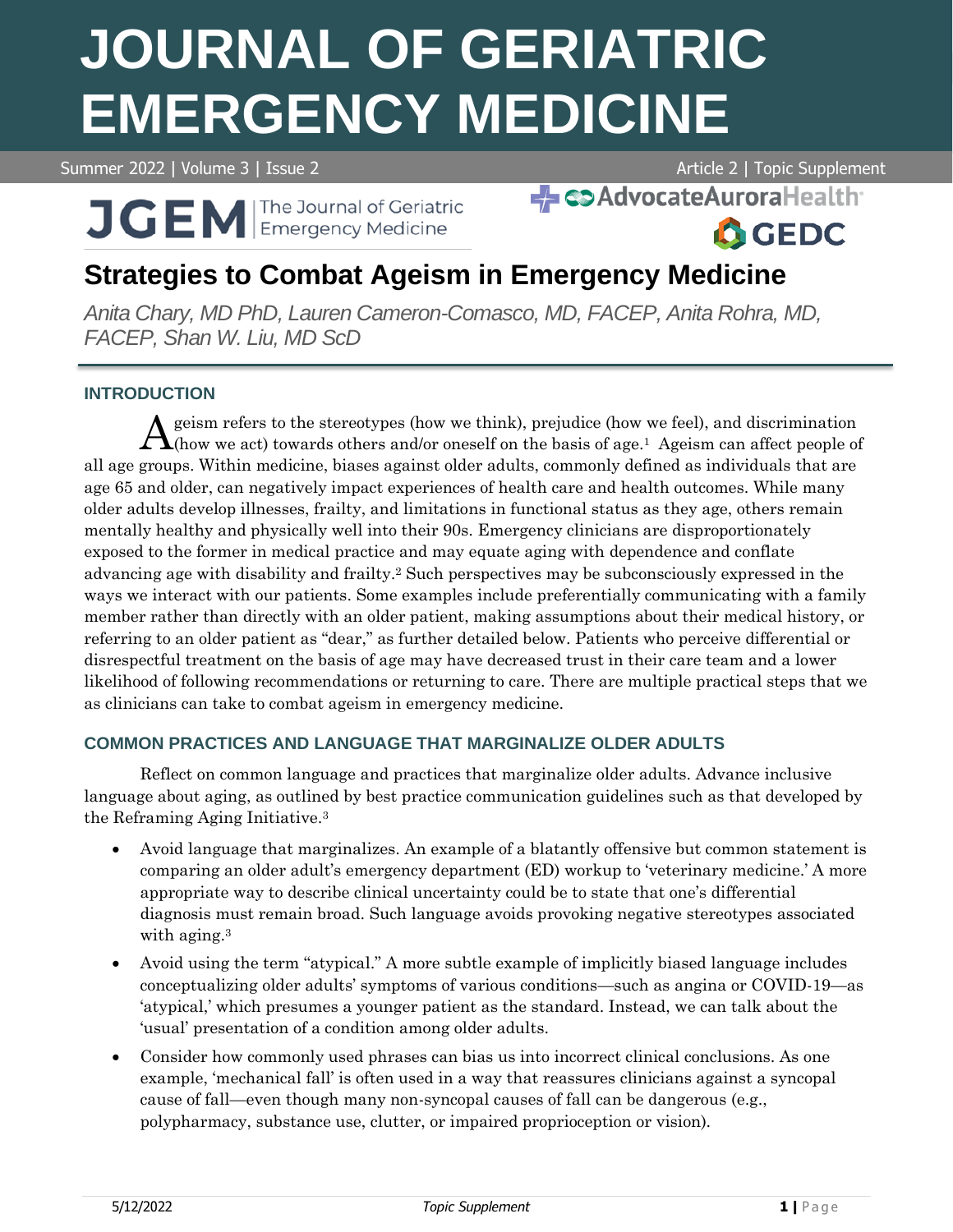• Avoid making assumptions about the types of activities older adults do or do not engage in. For example, omitting to take a sexual history of an older adult with dysuria may lead us to miss a diagnosis.

### **COMMUNICATING WITH OLDER ADULTS**

Avoid "elderspeak," a form of communication that uses inappropriately juvenile and overaccommodating lexical choices. See **Table 1** for examples. While clinicians may intend to demonstrate care through elderspeak, negative impacts include patients feeling patronized, discounted on the basis of age, and perceiving worse comprehension of clinical information.<sup>4</sup>

- Do not address older patients with inappropriate terms of endearment, such as 'honey,' 'dear,' 'young lady.' Consider asking your patient how they would like to be addressed at the beginning of your encounter. Some clinicians communicate with older adults in the context of their own cultural experience, rather than that of the patient. Prioritize the patient's expected cultural/linguistic convention, such as addressing them by last name (e.g., "Mrs. Jones") or including a title or suffix that conveys respect (e.g., "*Doña* [First Name]" as might be used in Spanish, "Mr. [Name]-*ji*" as might be used in Hindi).
- Reflect on how older adults may perceive a high-pitched, over-nurturing voice as infantilizing.
- Think about non-verbal cues that can convey disrespect: avoid preferentially speaking to and making eye contact with an older patient's family member at the bedside rather than the patient themselves.

Appropriate communication is not only a means for demonstrating respect to older adult patients but is also a critical aspect of patients' hospital care experiences that factors into Hospital Compare scores by the Centers for Medicare & Medicaid Services.<sup>5</sup>

#### **INSTITUTION AND SYSTEM-LEVEL ADVOCACY**

Ageism can manifest at multiple levels. Beyond interpersonal examples described above, consider how institutional policies and omissions can negatively impact older patients. Advocate to make your institutional policies as inclusive as possible.

- Pediatrics is a core competency in emergency medicine (EM,) but geriatrics is not, despite older adults representing about one-fifth of emergency department (ED) patients. Advocate for geriatric EM education in your medical school and residency programs, using expert-developed core competencies. 6
- In the COVID-19 pandemic era, hospital visitor restriction policies can disproportionately affect older adults who rely on care partners to engage with their medical teams.<sup>6</sup> Advocate to allow masked, asymptomatic care partners to be present at bedside.
- Consider how the ED environment can be deliriogenic and difficult to navigate both cognitively and physically for older adults, particularly during times of boarding, crowding, and hallway care. Develop protocols that promote hydration and diet, mobility, and accommodation of those with hearing and vision impairments whenever possible.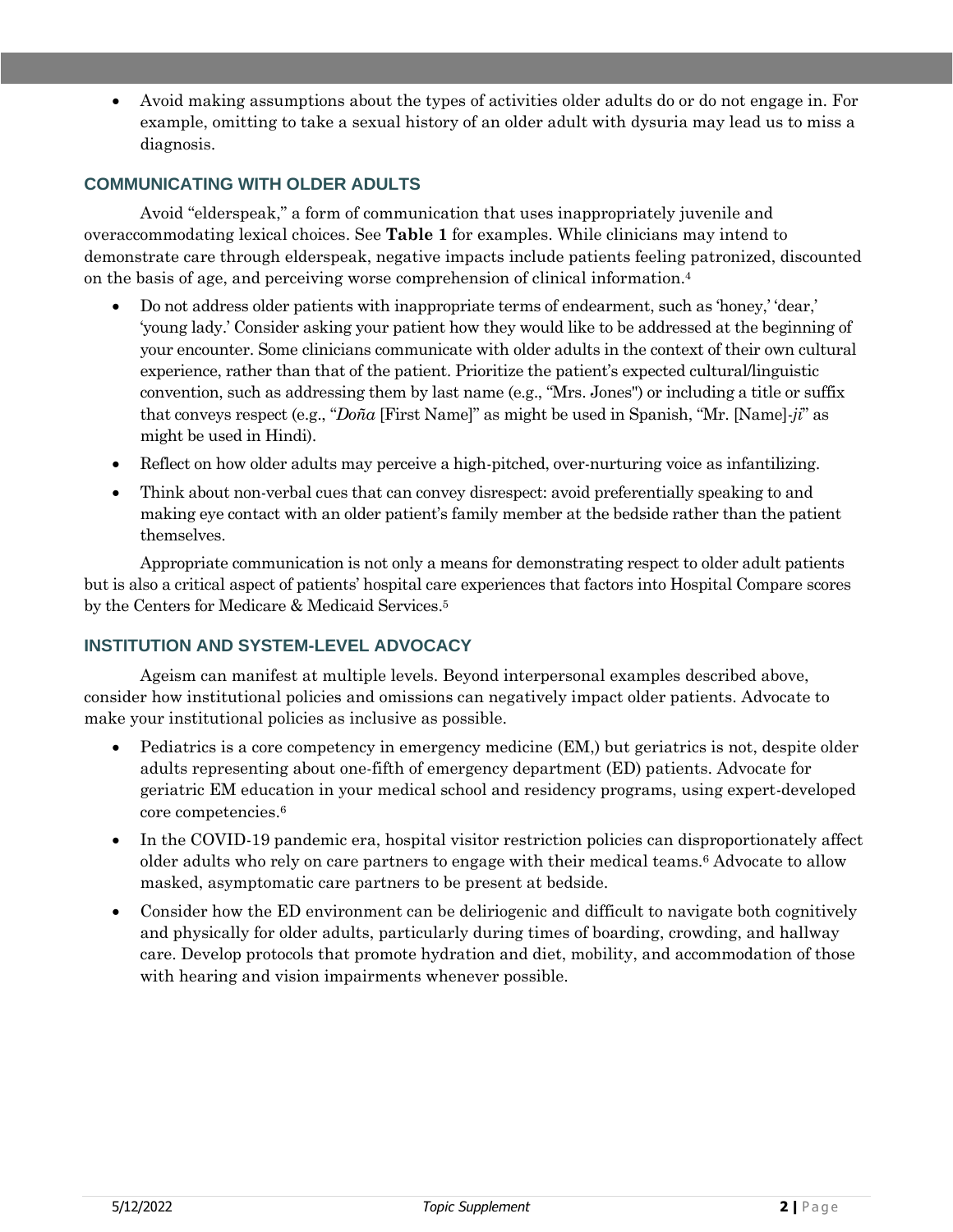| <b>Table 1: Examples of Elderspeak in Medicine</b> |                                                                                                                                                                                 |                                                                                                                                                                                                                                                                            |
|----------------------------------------------------|---------------------------------------------------------------------------------------------------------------------------------------------------------------------------------|----------------------------------------------------------------------------------------------------------------------------------------------------------------------------------------------------------------------------------------------------------------------------|
| <b>Aspect of Communication</b>                     | <b>Example of Elderspeak</b>                                                                                                                                                    | <b>Respectful Communication Strategies</b>                                                                                                                                                                                                                                 |
| Speech Content                                     | Inappropriate terms of endearment -<br>"honey," "dear," "young lady"<br>Collective pronoun substitute – "Do<br>we need to use the restroom?" "Can<br>we take our medicine now?" | Ask patient how they would like to be<br>٠<br>addressed.<br>Address patient directly whenever possible,<br>$\bullet$<br>rather than speaking for them or about them to<br>others                                                                                           |
| Speech Delivery                                    | High-pitched vocal adjustments<br>٠<br>Over-nurturing voice<br>٠<br>Exaggerated intonations, smiles, nods<br>Short, slow sentences<br>$\bullet$                                 | Initiate your interaction speaking as you would<br>$\bullet$<br>to another patient.<br>Adjust delivery of speech to meet specific needs<br>$\bullet$<br>of the patient (e.g., patient with hearing<br>impairment, summarization/ teach back<br>regarding care transition.) |
| <b>Non-Verbal Features</b>                         | Standing over patient<br>Yelling into patient's ear<br>٠<br>Patting patient on the head                                                                                         | Approach patient at eye level whenever<br>possible.<br>Ask patients with hearing impairment where to<br>position oneself to be best heard.<br>Ask permission to examine or touch the patient.<br>$\bullet$                                                                 |

#### **KEYWORDS**

Ageism, elderspeak, health equity, implicit bias, advocacy

#### **AFFILIATIONS**

| Anita Chary, MD PhD               | Section of Health Services Research, Dept. of Medicine; Dept. of Emergency<br>Medicine; Center for Innovations in Quality, Effectiveness and Safety; Baylor<br>College of Medicine |
|-----------------------------------|------------------------------------------------------------------------------------------------------------------------------------------------------------------------------------|
| Lauren Cameron-Comasco, MD, FACEP | Dept. of Emergency Medicine, Beaumont Hospital-Royal Oak<br>Oakland University William Beaumont School of Medicine                                                                 |
| Anita Rohra, MD, FACEP            | Henry J. N. Taub Dept. of Emergency Medicine                                                                                                                                       |
| Shan W. Liu, MD ScD               | Baylor College of Medicine<br>Dept. of Emergency Medicine, Massachusetts General Hospital                                                                                          |
|                                   | Harvard Medical School                                                                                                                                                             |

#### **AUTHOR CONTRIBUTIONS**

*Corresponding Author:* Anita Chary, MD PhD | [anita.chary@bcm.edu](mailto:anita.chary@bcm.edu)

2450 Holcombe Blvd., Suite 01Y Center for Innovations in Quality, Effectiveness and Safety Houston, TX 77021

*Sponsor Role:* There were no sponsors of this work.

*Funding:* There was no funding for this work.

#### **CONFLICTS OF INTEREST**

Authors have no conflicts to report.

#### **REFERENCES**

- 1. World Health Organization. Ageing: Ageism. Published March 18, 2021. Accessed March 2, 2022. https://www.who.int/news-room/questions-and-answers/item/ageing-ageism
- 2. Wyman MF, Shiovitz-Ezra S, Bengel J. Ageism in the health care system: Providers, patients, and systems. In: Ayalon L, Tesch-Römer C, eds. *Contemporary Perspectives on Ageism*. Vol 19. International Perspectives on Aging. Springer International Publishing; 2018:193-212. doi:10.1007/978-3-319-73820-8